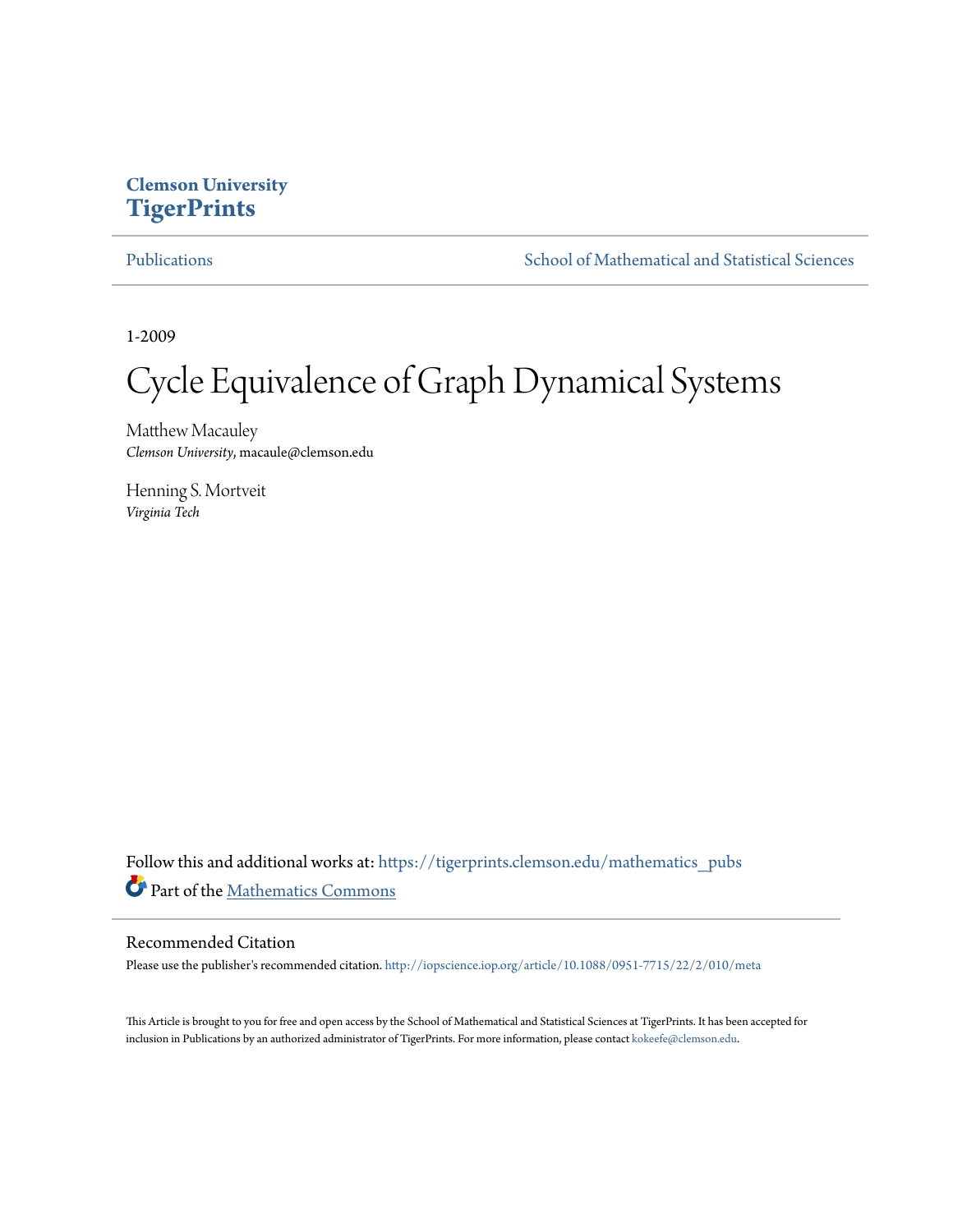#### CYCLE EQUIVALENCE OF GRAPH DYNAMICAL SYSTEMS

MATTHEW MACAULEY HENNING S. MORTVEIT

Abstract. Graph dynamical systems (GDSs) can be used to describe a wide range of distributed, nonlinear phenomena. In this paper we characterize cycle equivalence of a class of finite GDSs called sequential dynamical systems (SDSs). In general, two finite GDSs are cycle equivalent if their periodic orbits are isomorphic as directed graphs. Sequential dynamical systems may be thought of as generalized cellular automata, and use an *update* order to construct the dynamical system map. The main result of this paper is a characterization of cycle equivalence in terms of shifts and reflections of the SDS update order. We construct two graphs  $C(Y)$  and  $D(Y)$  whose components describe update orders that give rise to cycle equivalent SDSs. The number of components in  $C(Y)$  and  $D(Y)$  is an upper bound for the number of cycle equivalence classes one can obtain, and we enumerate these quantities through a recursion relation for several graph classes. The components of these graphs encode dynamical neutrality, the component sizes represent periodic orbit structural stability, and the number of components can be viewed as a system complexity measure.

#### 1. INTRODUCTION

Sequential dynamical systems (SDSs) were introduced in [\[5,](#page-15-0) [11](#page-15-1)]. These are dynamical systems constructed from  $(i)$  a finite undirected graph Y where each vertex has a state, (ii) a sequence of vertex functions, and (iii) a word w over the vertex set of Y. The SDS *map* is constructed as the composition of the functions in the order specified by w. As such, they represent a useful framework for describing distributed phenomena with causal interactions. This paper is about *cycle equivalence* of finite graph dynamical systems, which we study in the context of SDSs. Two SDSs are cycle equivalent if their periodic orbits are isomorphic as directed graphs. We will study how the update order affects the structure of the periodic orbits, and thus the long-term behavior of the system. As an example, we show the surprising result that if the GDS base graph is a tree then there is only one possible periodic orbit configuration, and this holds for any fixed choice of vertex functions. SDS and SDS-like algorithms occur in many application areas such as [\[8](#page-15-2), [12\]](#page-15-3), and our results will provide a behavioral complexity measure for these.

<sup>2000</sup> Mathematics Subject Classification. 37B99;93D99;20F55.

Key words and phrases. Finite dynamical systems over graphs, cycle equivalence, update order, generalized cellular automata, enumeration, stability, complexity.

This work was partially supported by Fields Institute in Toronto, Canada.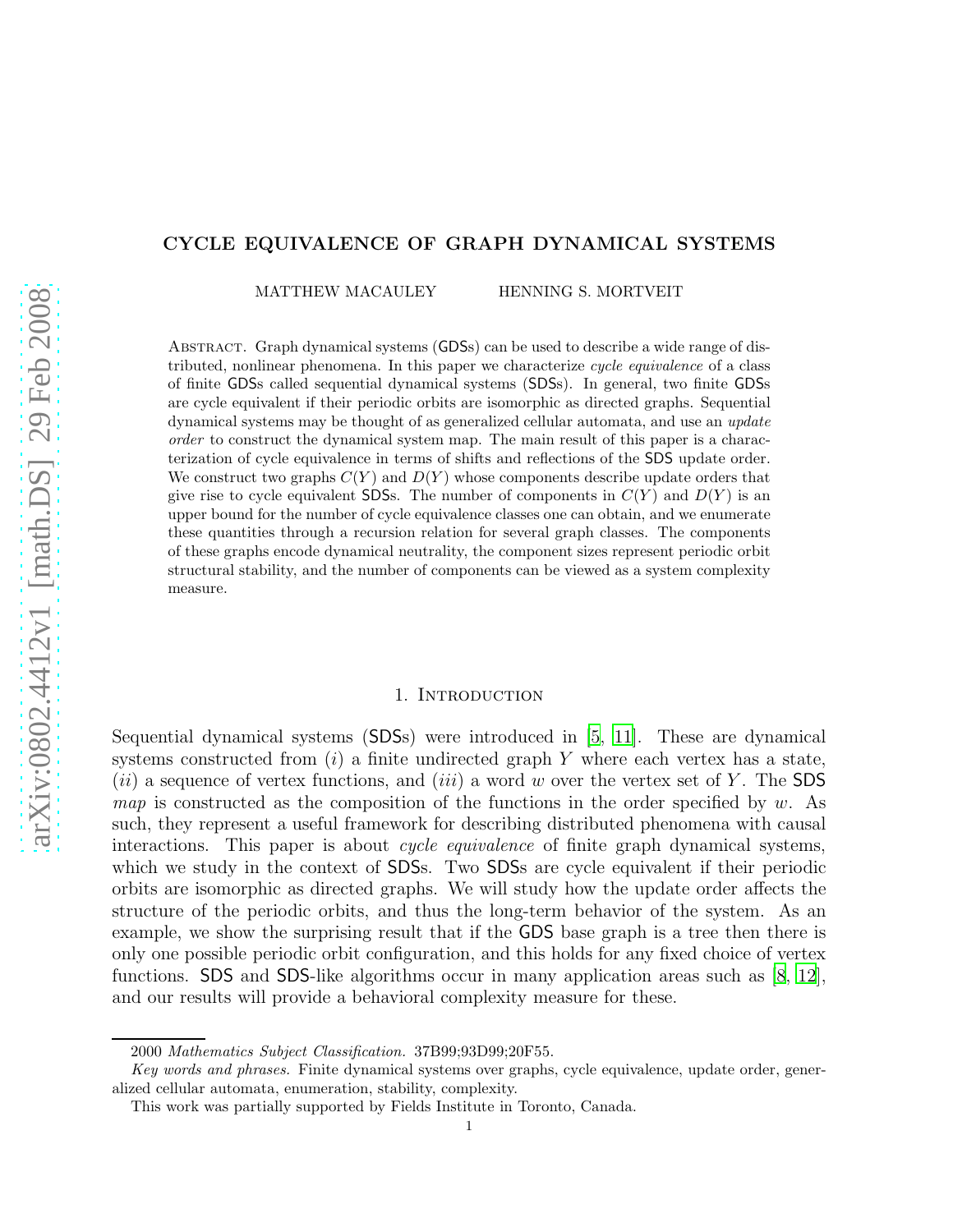2 MATTHEW MACAULEY HENNING S. MORTVEIT

This paper is organized as follows. In Section [2](#page-2-0) we describe SDS related terminology and relevant background results from [\[11](#page-15-1), [13](#page-15-4)] on functional and dynamical equivalence of SDSs. In Section [3,](#page-5-0) we prove one of the main results of this paper: any two SDSs where the update orders differ by a cyclic shift are cycle equivalent, and this holds for any choice of vertex functions. Additionally, when the vertex states are taken from  $\mathbb{F}_2 = \{0, 1\}$ , which is the standard choice in most studies of cellular automata, then reflections of the update order also encode cycle equivalent SDSs. We also show how shifts and reflections of update orders have a natural interpretation in terms of source-to-sink operations on acyclic orientations of the GDS graph. In Section [4](#page-7-0) we introduce the graphs  $C(Y)$  and  $D(Y)$  which form the basis for our analysis and characterization of cycle equivalence over general graphs. These graphs are examples of neutral networks, and we characterize some of their structural properties. We study the functions  $\kappa(Y)$  and  $\delta(Y)$ , which count the connected components of  $C(Y)$ and  $D(Y)$ , respectively. We show how  $\delta(Y)$  is given in terms of  $\kappa(Y)$  and give several results for the computation of  $\kappa(Y)$  with implications to dynamics. These functions can be regarded as a measure for system complexity since they are upper bounds for the number of SDS maps up to cycle equivalence achievable through variations of the update order. As a computational example we demonstrate how  $\kappa(Y)$  increases from  $\Theta(n)$  for radius-1 rules (the elementary cellular automaton rules) to  $\Theta(n \cdot 2^n)$  for radius-2 rules. We also show how the presence of symmetries in the base graph may allow for significantly improved bounds in certain cases. In the summary section we show how cycle equivalence of SDSs is closely related to Coxeter theory. Some of the results that we prove in this paper have a natural analog when translated into the language of Coxeter groups. This opens the door to use the rich mathematical tools and results of Coxeter theory to study sequential dynamical systems, something that has never been done before.

#### 2. Background and Definitions

<span id="page-2-0"></span>Let Y be a finite undirected graph with vertex set  $v[Y] = \{1, \ldots, n\}$ , and edge set  $e[Y]$ . Since most graphs in this paper are finite and undirected we simply refer to this class of graphs as "graphs" and specify if needed. The 1*-neighborhood* of vertex v in Y is  $B_1(v;Y) = \{v' \in v[Y] \mid \{v,v'\} \in e[Y]\} \cup \{v\}$ , and the *ordered* 1-neighborhood n[v] of v is the sequence of vertices from  $B_1(v; Y)$  ordered in increasing order. The *degree* of vertex v is written  $d(v)$ . Each vertex v is assigned a state  $y_v \in K$  where K is a finite set. In the following  $y_v$  is called a *vertex state* and the *n*-tuple  $\mathbf{y} = (y_1, \ldots, y_n)$  $\mathbf{y} = (y_1, \ldots, y_n)$  $\mathbf{y} = (y_1, \ldots, y_n)$  is a *system state*.<sup>1</sup> We write

(2.1) 
$$
\mathbf{y}[v] = (y_{n[v](1)}, \dots, y_{n[v](d(v)+1)}),
$$

for the restriction of the system state to the vertices in  $n[v]$ , and let  $y'[v]$  denote the same tuple but with the vertex state  $y_v$  omitted. The finite field with  $q = p^k$  elements is denoted  $\mathbb{F}_q$ .

<span id="page-2-1"></span><sup>&</sup>lt;sup>1</sup>In the context of, e.g. cellular automata a system state is frequently called a *configuration*.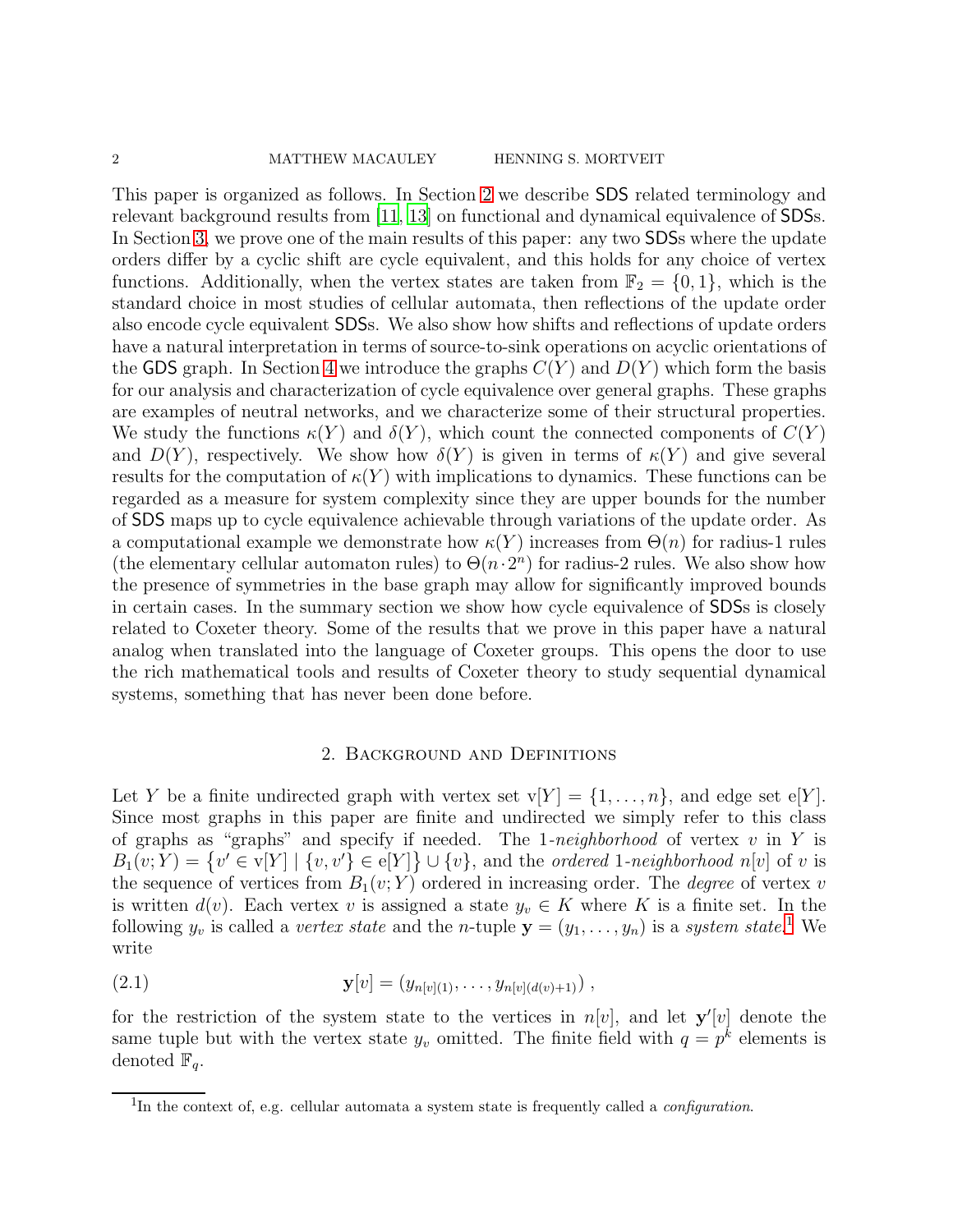Let  $f_Y := (f_i)_{i \in V[Y]}$  be a sequence of *vertex functions*  $f_i: K^{d(i)+1} \longrightarrow K$ , and define the sequence of Y-local functions  $\mathfrak{F}_Y := (F_i)_{i \in \mathcal{V}[Y]}$  with  $F_i: K^n \longrightarrow K^n$  by

(2.2) 
$$
F_i(y_1,\dots,y_n)=(y_1,\dots,y_{i-1},f_i(\mathbf{y}[i]),y_{i+1},\dots,y_n).
$$

It is clear that  $f_Y$  completely determines  $\mathfrak{F}_Y$ , and vice-versa. However, there are settings when it is easier to speak of one rather than the other.

Let  $W_Y$  denote the set of words over  $V[Y]^2$  $V[Y]^2$ . Words are written as  $w = (w_1, w_2, \ldots, w_m)$ ,  $w = w_1w_2\cdots w_m$ ,  $w = (w(1), w(2), \ldots, w(m))$ , etc. The subset of  $W_Y$  where each element of v[Y] occurs exactly once is denoted  $S_Y$ . The elements of  $S_Y$  may thus be thought of as permutations of v[Y]. The symmetric group  $S_n$  acts on system states by

<span id="page-3-1"></span>(2.3) 
$$
\gamma \cdot (y_1, \ldots, y_n) = (y_{\gamma^{-1}(1)}, \ldots, y_{\gamma^{-1}(n)}) .
$$

Definition 2.1 (Sequential dynamical system). A *sequential dynamical system* (SDS) is a triple  $(Y, \mathfrak{F}_Y, w)$  where Y is a graph,  $\mathfrak{F}_Y = (F_i)_{i \in \mathbf{v}[Y]}$  is a sequence of Y-local functions, and  $w = (w_1, \ldots, w_m) \in W_Y$ . The associated SDS map  $[\mathfrak{F}_Y, w] \colon K^n \longrightarrow K^n$  is the function composition

(2.4) 
$$
[\mathfrak{F}_Y, w] = F_{w_m} \circ F_{w_{m-1}} \circ \cdots \circ F_{w_2} \circ F_{w_1}.
$$

The graph Y of an SDS is called the *base graph*, and when  $w \in S_Y$ , the SDS is referred to as a *permutation* SDS. A sequence of Y-local functions  $\mathfrak{F}_Y$  is  $\text{Aut}(Y)$ -*invariant* if  $\gamma \circ F_v = F_{\gamma(v)} \circ \gamma$ for all  $v \in v[Y]$  and all  $\gamma \in \text{Aut}(Y)$ . Here, the composition of a function  $K^n \to K^n$  with a permutation of K is interpreted as in  $(2.3)$ . The corresponding sequence of vertex functions f<sub>Y</sub> is Aut(Y)-invariant if  $\mathfrak{F}_Y$  is Aut(Y)-invariant. The *phase space* of the map  $\phi: K^n \longrightarrow K^n$ is the directed graph  $\Gamma(\phi)$  with vertex set  $K^n$  and edge set  $\{(\mathbf{y}, \phi(\mathbf{y})) \mid \mathbf{y} \in K^n\}$ . The following example illustrates these concepts.

<span id="page-3-3"></span>*Example* 2.2 (Asynchronous Elementary Cellular Automaton rule  $\#$  1.). Let Y = Circ<sub>4</sub> which is the graph with vertex set  $\{1, 2, 3, 4\}$  and edges all  $\{i, i + 1\}$  with indices modulo 4, and take binary vertex states. Then  $y = (y_1, y_2, y_3, y_4)$ ,  $n[1] = (1, 2, 4)$ , and  $y[1] =$  $(y_1, y_2, y_4)$ . If we use the Boolean nor-function nor<sub>3</sub>:  $\mathbb{F}_2^3 \longrightarrow \mathbb{F}_2$  (i.e. ECA # 1) given by  $\textsf{nor}_3(x, y, z) = (1+x)(1+y)(1+z)$  to induce the vertex functions we get, e.g.  $F_1(y) =$  $(nor_3(y[1]), y_2, y_3, y_4)$ . With update order  $\pi = (1, 2, 3, 4)$  we get the SDS map

<span id="page-3-2"></span>
$$
[Nor_Y, \pi] = F_4 \circ F_3 \circ F_2 \circ F_1.
$$

It is easy to verify that  $\text{Nor}_Y, \pi | (0, 0, 0, 0) = (1, 0, 1, 0)$ . In contrast, for a parallel update scheme the state  $(0, 0, 0, 0)$  would have been mapped to  $(1, 1, 1, 1)$ . The entire phase space of the SDS map in [\(2.5\)](#page-3-2) is displayed on the left in Figure [1.](#page-5-1)

What follows is a short overview of functional and dynamical equivalence of SDSs. The analysis is largely concerned with the aspect of update order and characterizes SDS maps for a fixed graph Y and fixed Y-local functions  $\mathfrak{F}_Y$  in terms of w. It will provide the basis for cycle equivalence.

<span id="page-3-0"></span><sup>&</sup>lt;sup>2</sup>Also referred to as the Kleene star or Kleene closure of  $v[Y]$ .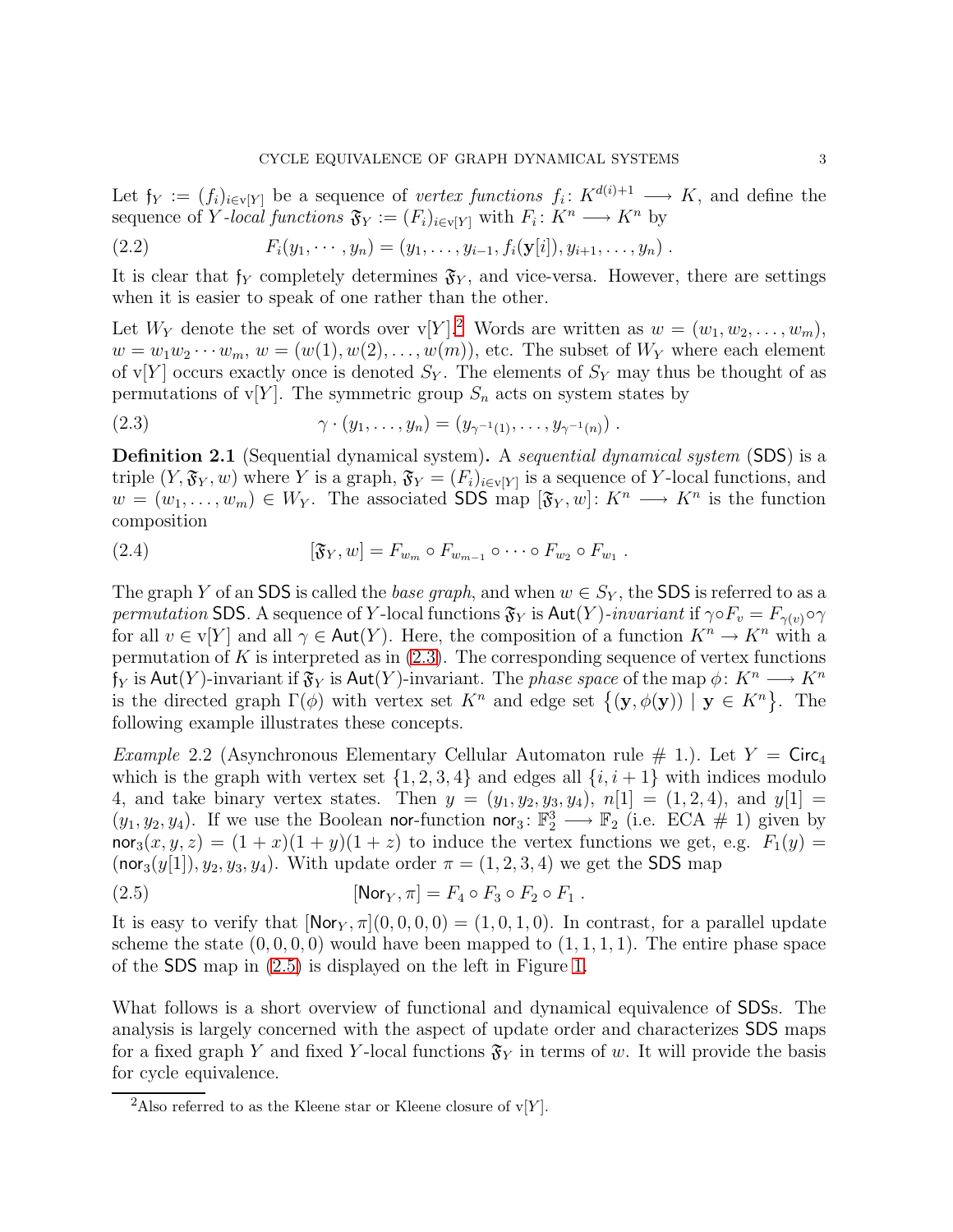2.1. Functional Equivalence. Two SDSs are *functionally equivalent* if their SDS maps are identical as functions. For a fixed sequence  $\mathfrak{F}_{Y}$ , a natural question to ask is when is  $[\mathfrak{F}_Y, w] = [\mathfrak{F}_Y, w']$  for  $w, w' \in W_Y$ . The *update graph*  $\hat{U}(Y)$  provides an answer to this. The update graph of Y has vertex set  $W_Y$ . Two words  $w \neq w'$  are adjacent if they have equal length, say m, and (i) they differ *only* by a transposition of entries k and  $k + 1$ , and (ii)  $\{w_k, w_{k+1}\} \notin \mathcal{e}[Y]$ . The finite subgraph  $U(Y)$  of  $\hat{U}(Y)$  induced by the vertex set  $S_Y$  is called the *permutation update graph*, and is denoted  $U(Y)$ . Clearly, it is a union of connected components of  $\hat{U}(Y)$ . Both  $U(Y)$  and  $\hat{U}(Y)$  are examples of neutral networks as mentioned in the introduction. The update graph  $U(\text{Circ}_4)$  is shown Figure [2.](#page-8-0)

Let  $\sim_Y$  be the equivalence relation on S<sub>Y</sub> defined by  $\pi \sim_Y \pi'$  iff  $\pi$  and  $\pi'$  belong to the same connected component in  $U(Y)$ . We denote equivalence classes as  $[\pi]_Y$  and the set of equivalence classes by  $S_Y/\sim_Y$ , i.e.

<span id="page-4-0"></span>
$$
S_Y/\sim_Y = \{ [\pi]_Y \mid \pi \in S_Y \} .
$$

By construction,  $\pi \sim_Y \sigma$  implies the equality  $[\mathfrak{F}_Y, \pi] = [\mathfrak{F}_Y, \sigma]$ . If the vertex functions are the Boolean functions as in Example [2.2,](#page-3-3) then  $[Nor_Y, \pi] = [Nor_Y, \sigma]$  implies  $\pi \sim_Y \sigma$ (see [\[11\]](#page-15-1)). It follows that  $|S_Y/\sim_Y|$  is a sharp upper bound for the number of functionally non-equivalent permutation SDS maps obtainable by varying the update order.

Functional equivalence can also be characterized through acyclic orientations. An orientation of Y is a map  $O_Y: e[Y] \longrightarrow v[Y] \times v[Y]$  that sends an edge  $\{i, j\}$  to either  $(i, j)$  or  $(j, i)$ . Let  $Acyc(Y)$  denote the set of acyclic orientations of Y, that is, orientations that contain no directed cycles. In [\[13](#page-15-4)] it is shown that there is a bijection

$$
(2.6) \t\t\t f_Y: S_Y/\sim_Y \longrightarrow \text{Acyc}(Y) .
$$

A permutation  $\pi \in S_Y$  defines a linear order on  $\mathsf{v}[Y]$  by  $\pi_k = i \leq \pi j = \pi_\ell$  iff  $k \leq \ell$ . This order defines an acyclic orientation  $O_Y^{\pi}$  where  $O_Y^{\pi}(\{v, v'\})$  equals  $(v, v')$  if  $v <_{\pi} v'$  and  $(v', v)$ otherwise. The map  $f_Y$  in [\(2.6\)](#page-4-0) sends  $[\pi]_Y \in S_Y/\sim_Y$  to  $O_Y^{\pi}$ . It follows that

$$
\alpha(Y) = |\mathsf{Acyc}(Y)|
$$

is a sharp upper bound for the number of functionally non-equivalent permutation SDSs that can be obtained by varying the update order. The result can be extended to general word update orders  $w \in W_Y$ . We do not review this here, but refer to [\[14\]](#page-15-5).

2.2. **Dynamical Equivalence.** Two finite dynamical systems  $\phi, \psi \colon K^n \longrightarrow K^n$  are dy*namically equivalent* if there exists a bijection  $h: K^n \longrightarrow K^n$  such that

$$
(2.8) \t\t \t\t \phi \circ h = h \circ \psi .
$$

With the discrete topology the concepts of dynamical equivalence and topological conjugation coincide. Thus, the difference between functional and dynamical equivalence is that in the former, the phase spaces are identical, but in the latter, the phase spaces need just be isomorphic. Update orders that are related by an automorphism of the base graph give rise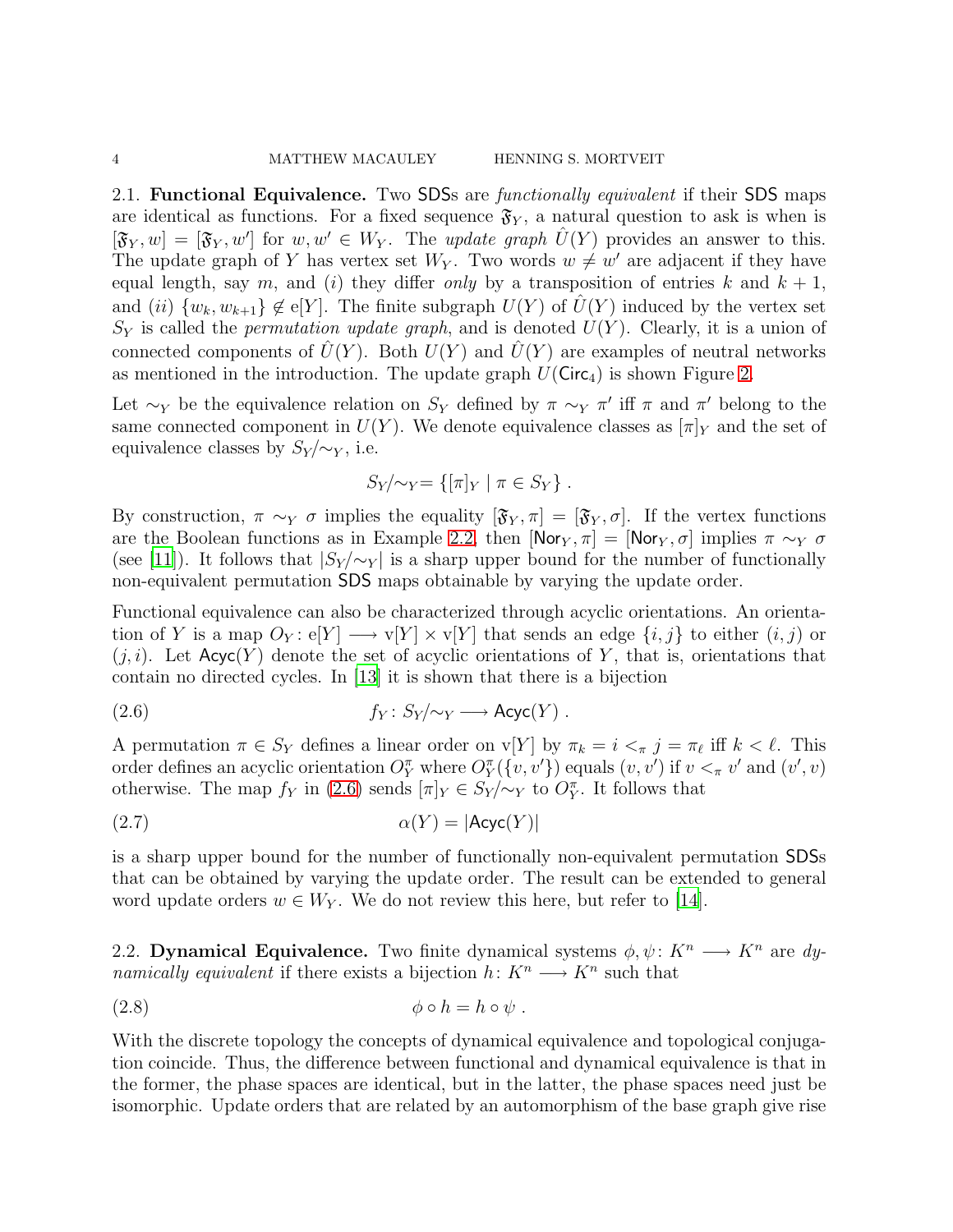to dynamically equivalent SDSs. The number of orbits  $\bar{\alpha}(Y)$  under the action of  $\text{Aut}(Y)$ on  $S_Y/\sim_Y$  given by  $\gamma \cdot [\pi]_Y = [\gamma \cdot \pi]_Y$ , where

(2.9) 
$$
\gamma * w = \gamma(w_1), \dots, \gamma(w_m) ,
$$

is an upper bound for the number of SDS maps up to dynamical equivalence. This follows since for SDSs with  $Aut(Y)$ -invariant vertex functions one has (see [\[11](#page-15-1)])

(2.10) 
$$
[\mathfrak{F}_Y, \gamma * \pi] \circ \gamma = \gamma \circ [\mathfrak{F}_Y, \pi]
$$

for all  $\pi \in S_Y$  and all  $\gamma \in \text{Aut}(Y)$ . Via the bijection in [\(2.6\)](#page-4-0), this action carries over to an action on the set  $Acyc(Y)$ , and the number of orbits is given by

$$
\bar{\alpha}(Y) = \frac{1}{|\text{Aut}(Y)|} \sum_{\gamma \in \text{Aut}(Y)} \alpha(\langle \gamma \rangle \setminus Y) .
$$

<span id="page-5-0"></span>Here  $\langle \gamma \rangle \setminus Y$  denotes the *orbit graph* of the cyclic group  $G = \langle \gamma \rangle$  and Y, see [\[3,](#page-14-0) [4](#page-15-6)]. This bound is known to be sharp for certain graph classes [\[4\]](#page-15-6), but in the general case this is still an open problem.

#### <span id="page-5-4"></span>3. Cycle Equivalence

**Definition 3.1.** Two finite dynamical systems  $\phi: K^n \longrightarrow K^n$  and  $\psi: K^m \longrightarrow K^m$  are *cycle equivalent*<sup>[3](#page-5-2)</sup> if there exists a bijection  $h: \text{Per}(\phi) \longrightarrow \text{Per}(\psi)$  such that

(3.1) 
$$
\psi|_{\text{Per}(\psi)} \circ h = h \circ \phi|_{\text{Per}(\phi)},
$$

where  $\psi|_{\text{Per}(\psi)}$  and  $\phi|_{\text{Per}(\phi)}$  denote the restrictions of the maps to their respective sets of periodic points  $\text{Per}(\psi)$  and  $\text{Per}(\phi)$ . Two systems  $\phi$  and  $\psi$  with identical periodic orbits are *functionally cycle equivalent*.

<span id="page-5-3"></span>*Example* 3.2. As an illustration we continue Example [2.2](#page-3-3) with  $Y = \text{Circ}_4$  with vertex functions nor<sub>3</sub>:  $\mathbb{F}_2^3 \longrightarrow \mathbb{F}_2$  with update orders  $\pi = (1, 2, 3, 4)$ ,  $\pi' = (1, 4, 2, 3)$  and  $\pi'' =$  $(1, 3, 2, 4)$ . The two SDS maps  $[Nor_Y, \pi']$  and  $[Nor_Y, \pi'']$  are cycle equivalent, which can



<span id="page-5-1"></span>FIGURE 1. The phase spaces of Example [3.2.](#page-5-3)

be seen in the two rightmost phase spaces in Figure [1.](#page-5-1) They are not functionally cycle equivalent. Later we show that for  $Y = \text{Circ}_4$  there are at most 2 cycle configurations when  $K = \mathbb{F}_2 = \{0, 1\}.$ 

<span id="page-5-2"></span><sup>&</sup>lt;sup>3</sup>In general one can define this where  $\phi$  and  $\psi$  have different vertex state sets K and K'.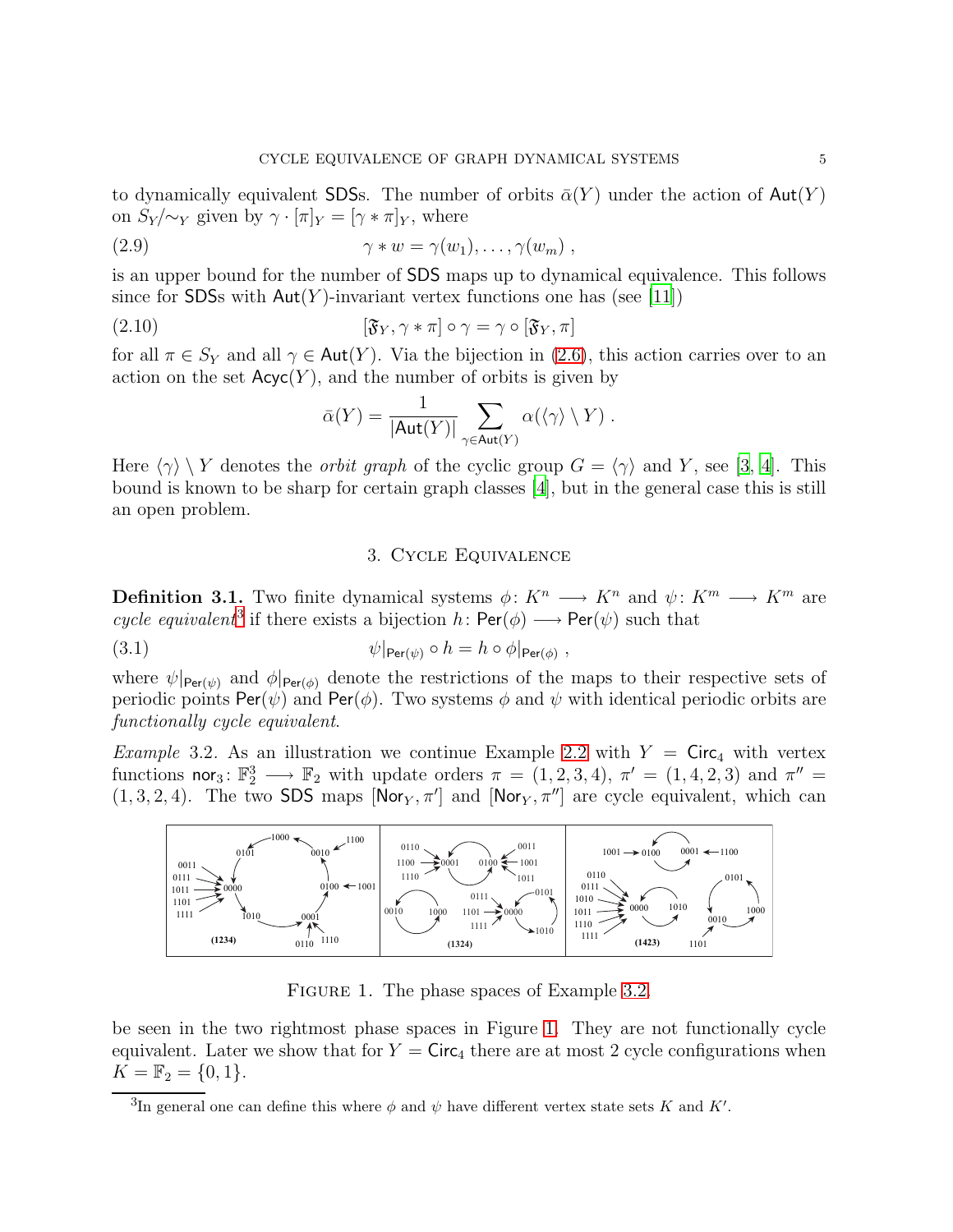It is clear that both functional equivalence and dynamical equivalence imply cycle equivalence. Define  $\sigma, \rho \in S_m$  to be the permutations

$$
\sigma = (m, m-1, \ldots, 2, 1), \qquad \rho = (1, m)(2, m-1) \cdots (\lceil \frac{m}{2} \rceil, \lfloor \frac{m}{2} \rfloor + 1),
$$

and let  $C_m$  and  $D_m$  be the groups

(3.2) 
$$
C_m = \langle \sigma \rangle \quad \text{and} \quad D_m = \langle \sigma, \rho \rangle.
$$

Both  $C_m$  and  $D_m$  act on the set of length-m update orders via [\(2.3\)](#page-3-1). Define the s-shift  $\sigma_s(w) = \sigma^s \cdot w$ , and the reflection  $\rho(w) = \rho \cdot w = (w_m, w_{m-1}, \ldots, w_2, w_1)$ . We can now state one of the main results.

<span id="page-6-1"></span>**Theorem 3.3.** For any  $w \in W_Y$ , the SDS maps  $[\mathfrak{F}_Y, w]$  and  $[\mathfrak{F}_Y, \sigma_s(w)]$  are cycle equiva*lent.*

*Proof.* Set  $P_k = \text{Per}[\mathfrak{F}_Y, \sigma_k(w)]$ . By the definition of an SDS map, the following diagram commutes

<span id="page-6-0"></span>(3.3)  

$$
P_{k-1} \xrightarrow{\left[\mathfrak{F}_{Y}, \sigma_{k-1}(w)\right]} P_{k-1}
$$

$$
P_{k} \xrightarrow{\left[\mathfrak{F}_{Y}, \sigma_{k}(w)\right]} P_{k}
$$

$$
P_{k} \xrightarrow{\left[\mathfrak{F}_{Y}, \sigma_{k}(w)\right]} P_{k}
$$

for all  $1 \leq k \leq m = |w|$ . Thus we obtain the inclusion  $F_{w(k)}(P_{k-1}) \subset P_k$ , and since the restriction map  $F_{w(k)}: P_{k-1} \longrightarrow F_{w(k)}(P_{k-1})$  is an injection, it follows that  $|P_{k-1}| \leq |P_k|$ . We therefore obtain the sequence of inequalities

 $|\mathsf{Per}[\mathfrak{F}_Y,w]|\leq |\mathsf{Per}[\mathfrak{F}_Y,\boldsymbol{\sigma}_1(w)]|\leq \cdots \leq |\mathsf{Per}[\mathfrak{F}_Y,\boldsymbol{\sigma}_{m-1}(w)]|\leq |\mathsf{Per}[\mathfrak{F}_Y,w]|$ 

from which it follows that all inequalities are, in fact, equalities. Since the graph and state space are finite all the restriction maps  $F_{w(k)}$  in [\(3.3\)](#page-6-0) are bijections. Clearly [\(3.1\)](#page-5-4) holds with  $h = F_{w(k)}$ , and the proof follows.

Theorem [3.3](#page-6-1) shows that acting on the update order by the cyclic group  $C_m$  preserves the cycle structure of the phase space. We point out that this result holds for any finite set K. For  $K = \mathbb{F}_2$  the cycle structure is also preserved under the action of  $D_m$ , and is a consequence of:

<span id="page-6-4"></span>**Proposition 3.4** ([\[11](#page-15-1)]). Let  $(Y, \mathfrak{F}_Y, w)$  be an SDS over  $\mathbb{F}_2$  with periodic points  $P \subset \mathbb{F}_2^n$ . *Then*

<span id="page-6-2"></span>(3.4) 
$$
\left( [\mathfrak{F}_Y, w] \big|_P \right)^{-1} = [\mathfrak{F}_Y, \boldsymbol{\rho}(w)] \big|_P.
$$

<span id="page-6-3"></span>This result follows since for each vertex function  $f_i$  the restriction  $f_i(-; y'[i]) \colon \mathbb{F}_2 \longrightarrow \mathbb{F}_2$ is a bijection for each fixed choice of  $y'[i]$ . There are only two such maps: the identity map  $y_i \mapsto y_i$  and the map  $y_i \mapsto 1 + y_i$ . From this it follows that composing the two maps in  $(3.4)$  in either order gives the identity map, see [\[11\]](#page-15-1). The next proposition is now clear: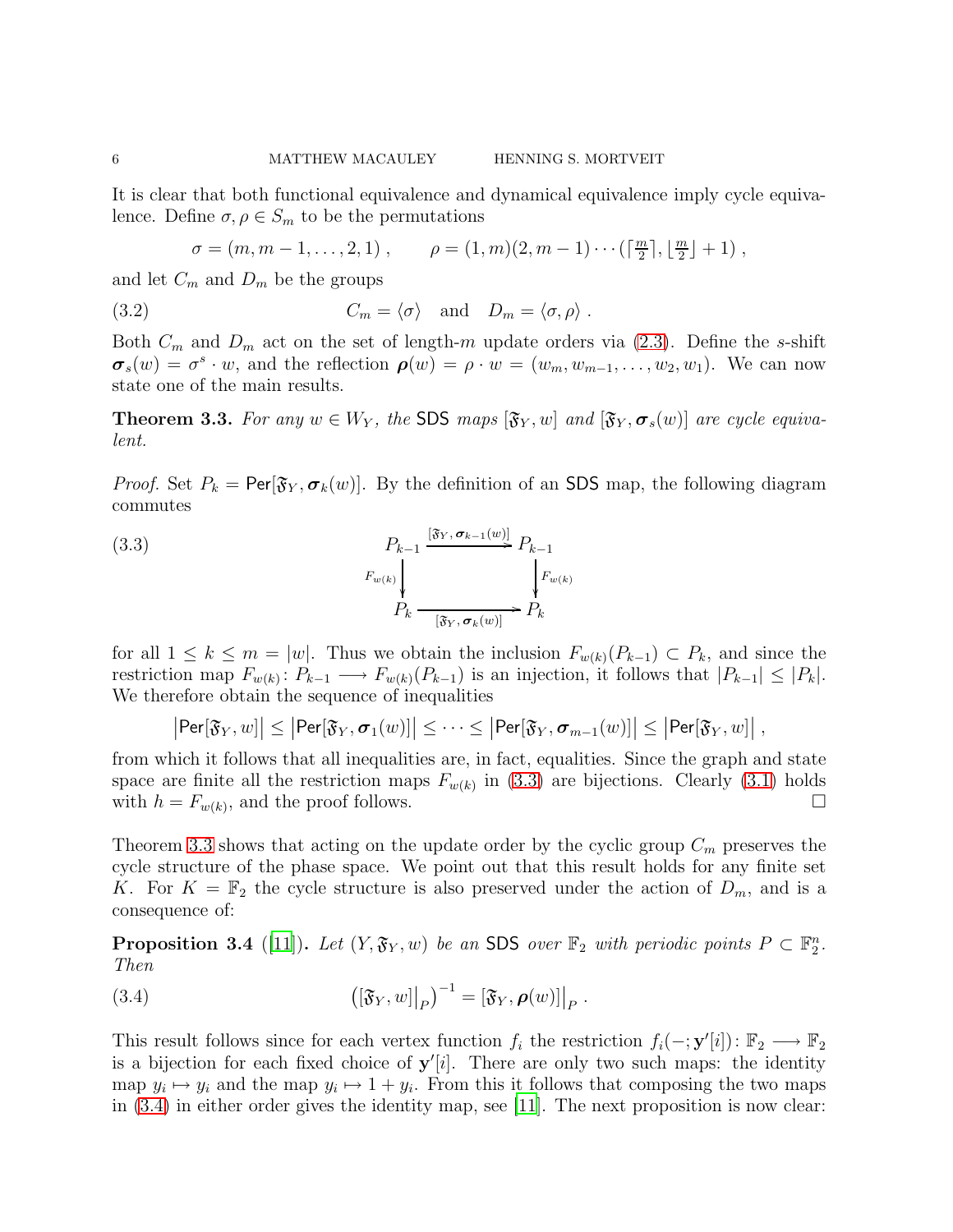**Proposition 3.5.** *For*  $K = \mathbb{F}_2$  *the* SDS *maps*  $[\mathfrak{F}_Y, w]$  *and*  $[\mathfrak{F}_Y, \boldsymbol{\rho}(w)]$  *are cycle equivalent.* 

Thus, for any  $g \in G = C_m$  the SDS maps  $[\mathfrak{F}_Y, w]$  and  $[\mathfrak{F}_Y, g \cdot w]$  are cycle equivalent, where  $|w| = m$ . If  $K = \mathbb{F}_2$  the same statement holds for  $G = D_m$ . We now have the following situation: elements  $\pi$  and  $\pi'$  with  $[\pi]_Y \neq [\pi']_Y$  generally give rise to functionally non-equivalent SDS maps. If there exists  $g \in G$ ,  $\bar{\pi} \in [\pi]_Y$  and  $\bar{\pi}' \in [\pi']_Y$  such that  $g \cdot \bar{\pi} = \bar{\pi}'$ , then the classes  $[\pi]_Y$  and  $[\pi']_Y$  give rise to cycle equivalent SDS maps.

 $\{\{0,i\} \mid 1 \leq i \leq n\}$ . As a particular example we have: Let Star<sub>n</sub> be the graph with vertex set  $v[Star_n] = \{0, 1, ..., n\}$  and edge set  $e[Star_n] =$ 

Corollary 3.6. Let  $Y = \text{Star}_n$  *with*  $n \geq 2$ . For a fixed sequence  $\mathfrak{F}_Y$  of  $\text{Aut}(Y)$ -invariant Y-local maps all permutation SDS maps of the form  $[\mathfrak{F}_{Y}, \pi]$  are cycle equivalent. Any SDS *map of the form*  $[Nor_Y, \pi]$  *with*  $\pi \in S_Y$  *has precisely one periodic orbit of size three, and*  $2^{n-1} - 1$  *periodic orbits of size two.* 

*Proof.* We have  $Aut(Star_n) \cong S_n$  since the automorphisms of  $Star_n$  are precisely the elements of  $S_Y$  that fix the vertex 0. An orbit of  $\text{Aut}(\text{Star}_n)$  in  $S_Y/\sim_Y$  contains all equivalence classes  $[\pi]_Y$  for which the position of 0 in  $\pi$  coincide, i say. Thus for  $0 \le i \le n$  all permutations that have vertex 0 in the  $i<sup>th</sup>$  position give rise to dynamically equivalent SDS maps. Pick  $\pi = (0, 1, 2, \ldots, n)$ . By Corollary [3.5,](#page-6-3) all permutations that are shifts of  $\pi$  give cycle equivalent SDS maps. The second part now follows by inspection of one of the possible phase spaces. They are all listed in [\[11\]](#page-15-1), but without enumerations of periodic orbits.  $\Box$ 

#### 4. Combinatorial Constructions for Cycle Equivalence

<span id="page-7-0"></span>4.1. Neutral Networks. In the remainder of this paper we will only consider permutation update orders, although it is not hard to see how this can be extended to systems with general word update orders. To start, we define two graphs over  $S_Y/\sim_Y$  whose connected components give rise to cycle equivalent SDSs for a fixed graph Y and a fixed sequence  $\mathfrak{F}_Y$ . Since cycle equivalence is a coarsening of functional equivalence, it is natural to construct these graphs using  $S_Y/\sim_Y$  as vertex set rather than  $S_Y$ .

Let  $C(Y)$  and  $D(Y)$  be the graphs defined by

$$
v[C(Y)] = S_Y/\sim_Y, \qquad e[C(Y)] = \{ \{ [\pi]_Y, [\sigma_1(\pi)]_Y \} \mid \pi \in S_Y \},
$$
  

$$
v[D(Y)] = S_Y/\sim_Y, \qquad e[D(Y)] = \{ \{ [\pi]_Y, [\rho(\pi)]_Y \} \mid \pi \in S_Y \} \cup e[C(Y)].
$$

Define  $\kappa(Y)$  and  $\delta(Y)$  to be the number of connected components of  $C(Y)$  and  $D(Y)$ , respectively. It is clear that  $C(Y)$  is a subgraph of  $D(Y)$ , and that  $\delta(Y) \leq \kappa(Y)$ . By Theorem [3.3,](#page-6-1)  $\kappa(Y)$  is a general upper bound for the number of different SDS cycle equivalence classes obtainable through update order variations. For  $K = \mathbb{F}_2$  it follows from Proposition [3.4](#page-6-4) that  $\delta(Y)$  is an upper bound as well.

*Example* 4.1. As in Example [2.2](#page-3-3) let  $Y = \text{Circ}_4$ . The permutation update graph  $U(\text{Circ}_4)$ has  $\alpha$ (Circ<sub>4</sub>) = 14 connected components as shown in Figure [2.](#page-8-0) The graphs  $C$ (Circ<sub>4</sub>) and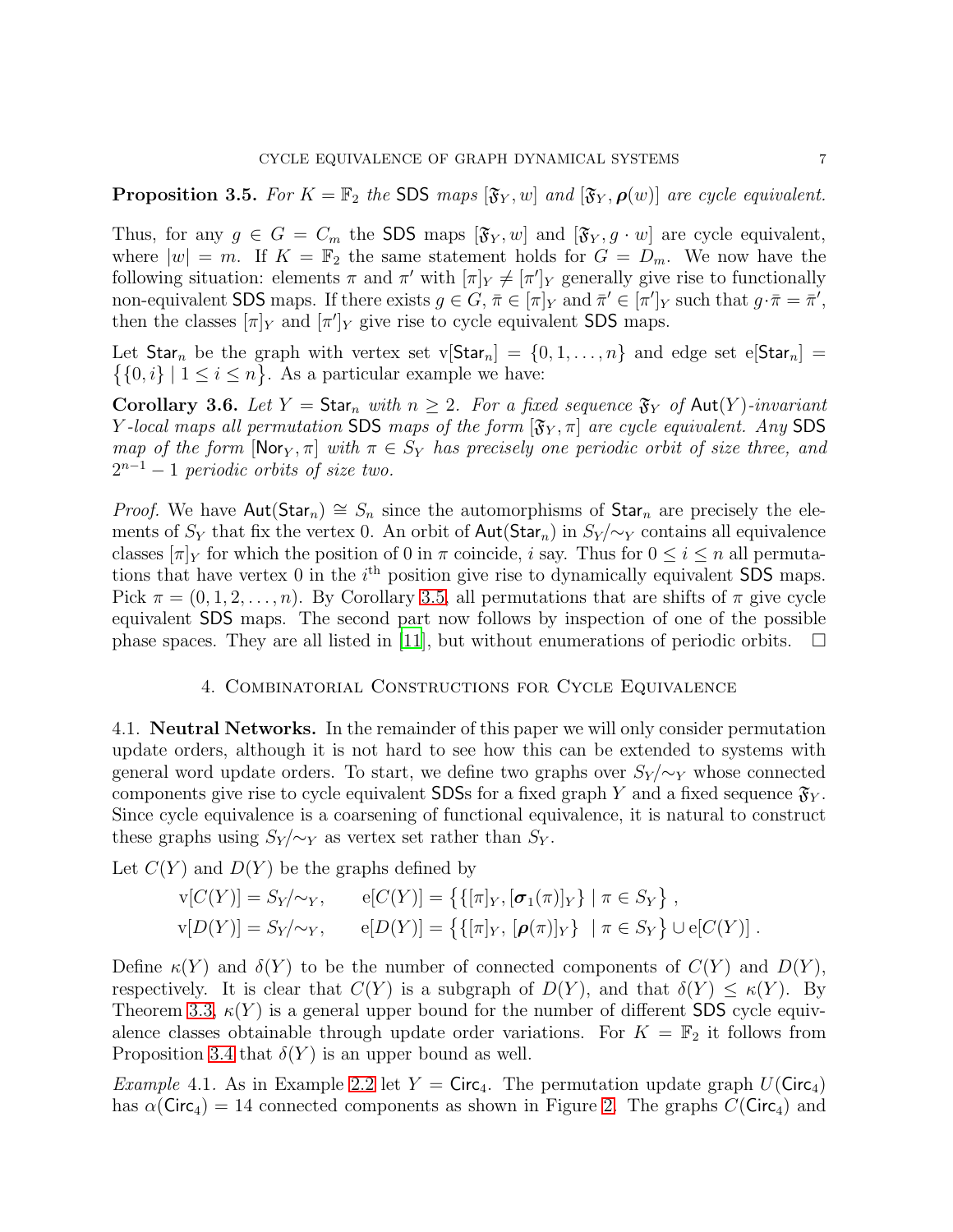

<span id="page-8-0"></span>FIGURE 2. The update graph  $U(\text{Circ}_4)$ .

 $D(\text{Circ}_4)$  are shown in Figure [3](#page-8-1) where the dashed lines represent the edges in e[D(Circ<sub>4</sub>)] \  $e[C(\text{Circ}_4)]$ . The vertices in Figure [3](#page-8-1) are labeled by a permutation in the corresponding



<span id="page-8-1"></span>FIGURE 3. The graphs  $C(\text{Circ}_4)$  and  $D(\text{Circ}_4)$ . The dashed lines are edges in  $D(Circ_4)$  but not in  $C(Circ_4)$ .

equivalence class in  $S_Y/\sim_Y$ . The vertices of the cube-shaped component are all singletons in  $S_Y/\sim_Y$ . The equivalence classes [1324]<sub>Circ4</sub> and [2413]<sub>Circ4</sub> both consist of four permutations, while the remaining four vertices on that component are equivalence classes that contain precisely two permutations. Clearly,  $\kappa$ (Circ<sub>4</sub>) = 3 and  $\delta$ (Circ<sub>4</sub>) = 2.

The following result gives insight into the how  $\kappa$ - and  $\delta$ -equivalent permutations are distributed across the vertices of the update graph  $U(Y)$ .

**Proposition 4.2.** Let Y be a connected graph on n vertices and let  $g, g' \in C_n$  with  $g \neq g'$ . *Then*  $[g \cdot \pi]_Y \neq [g' \cdot \pi]_Y$ . If  $g, g' \in D_n$  with  $g \neq g'$  then  $[g \cdot \pi]_Y = [g' \cdot \pi]_Y$  holds if and only *if* Y *is bipartite.*

The proof, which can be found in [\[10\]](#page-15-7), is by contradiction. We remark that if  $Y$  is bipartite if and only if  $|\{[g \cdot \pi]_Y : g \in D_n\}| = 2n - 1$ .

4.2. Source-Sink Operations and Reflections of Acyclic Orientations. In this section we show how the component structure of  $C(Y)$  is precisely captured through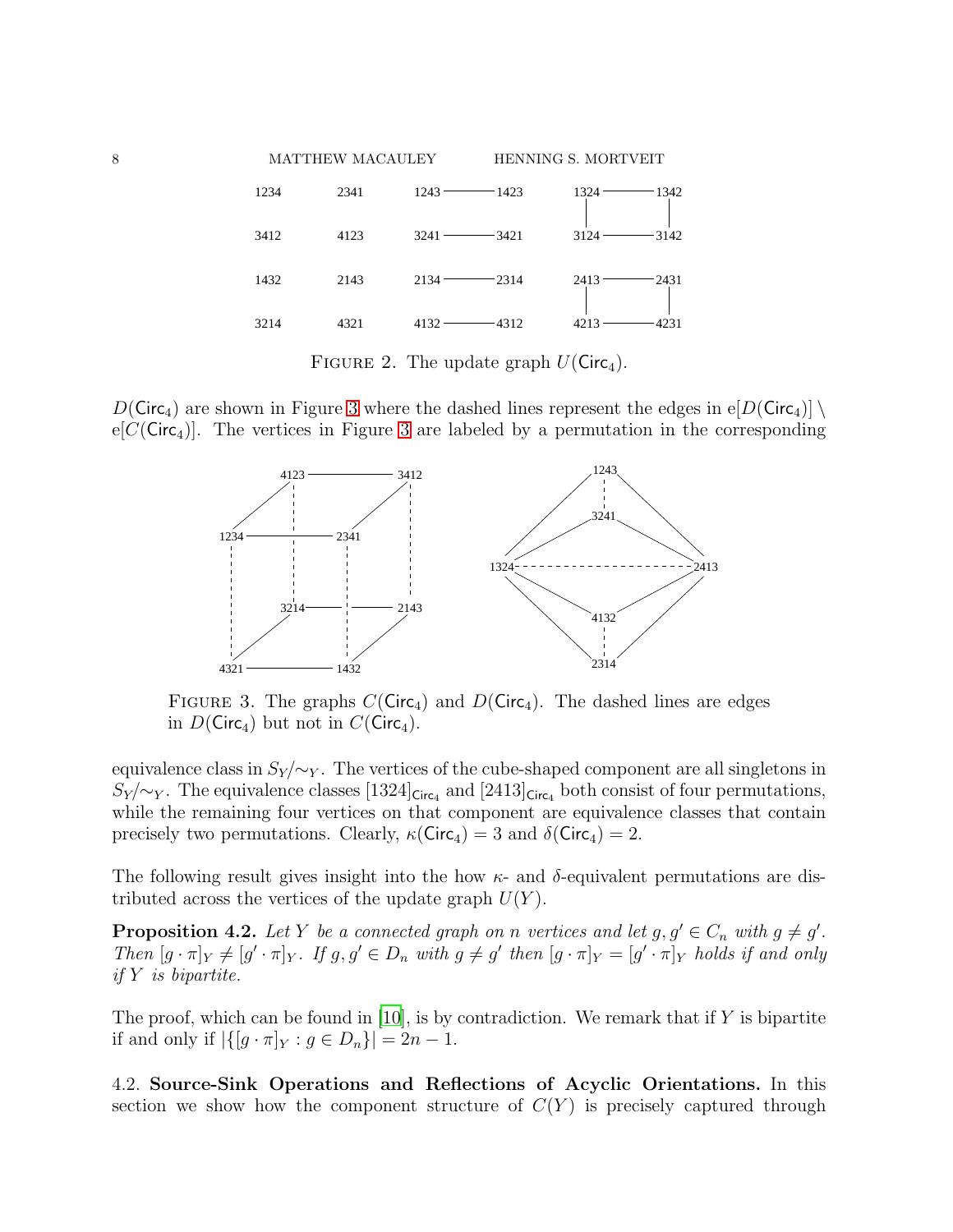*source-sink* operations on acyclic orientations. The bijection in [\(2.6\)](#page-4-0) identifies  $[\pi]_Y$  with  $O_Y^{\pi} \in \mathsf{Acyc}(Y)$ . For any  $\pi \in [\pi']_Y$ , the orientation  $O_Y^{\sigma_1(\pi)}$  $_Y^{\sigma_1(\pi)}$  is constructed from  $O_Y^{\pi}$  by converting vertex  $\pi_1$  from a source to a sink. Following [\[16](#page-15-8)] we call such a conversion a *source-sink operation* or a *click*. It can be easily verified that this gives rise to an equivalence relation  $\sim_{\kappa}$  on Acyc(Y). More precisely, two orientations  $O_Y, O'_Y \in \text{Acyc}(Y)$  where  $O_Y$  can be transformed into  $O'_Y$  by a sequence of clicks are said to be  $\kappa$ -equivalent. This observation along with Theorem [3.3](#page-6-1) shows that permutations that belong to  $\kappa$ -equivalent acyclic orientations induce cycle equivalent SDSs. By construction, the source-sink operation precisely encodes adjacency in the graph  $C(Y)$ , and the connected components are in 1–1 correspondence with the  $\kappa$ -equivalence classes. Therefore, the number of equivalence classes in  $Acyc(Y)$  under the source-sink relation equals  $\kappa(Y)$ , and is thus an upper bound for the number of cycle equivalent permutation SDS maps  $[\mathfrak{F}_{Y}, \pi]$  for a fixed sequence  $\mathfrak{F}_{Y}$ .

If  $K = \mathbb{F}_2$  then Proposition [3.4](#page-6-4) shows that reflections of update orders also induce cycle equivalent SDSs. On the level of acyclic orientations this corresponds to reversing all orientations. Through the bijection [\(2.6\)](#page-4-0) this identifies  $O_Y^{\pi}$  with the reverse orientation  $O_Y^{\boldsymbol{\rho}(\pi)}$  $P_Y^{(\pi)}$ , the unique orientation that satisfies  $O_Y^{\pi}(\lbrace i,j \rbrace) \neq O_Y^{p(\pi)}$  $P_Y^{(\pi)}(\{i,j\})$  for every  $\{i,j\} \in$  $e[Y]$ . If two acyclic orientations are related by a sequence of source-sink operations and reflections, then they are said to be  $\delta$ -*equivalent*.

The notion of  $\kappa$ - and  $\delta$ -equivalence carries over naturally to update orders as well. Two update orders in  $S_Y$  belonging to  $\sim_Y$  classes on the same connected component in  $C(Y)$ [resp. D(Y )] are called κ*-equivalent* [resp. δ*-equivalent*]. For two κ-equivalent update orders  $\pi$  and  $\pi'$ , there is a sequence of adjacent non-edge transpositions and cyclic shifts that map  $\pi$  to  $\pi'$ . This is simply a consequence of the definition of  $S_Y/\sim_Y$  and  $C(Y)$ .

We remark that from here there is a close connection to the structure of conjugacy classes of Coxeter elements, something we explain more in Section [7.](#page-13-0) The case of  $K = \mathbb{F}_2$  and reflections does not seem to play any role in Coxeter theory.

#### 5. ENUMERATION FOR  $\kappa(Y)$  AND  $\delta(Y)$

<span id="page-9-0"></span>It is not difficult to show that  $\delta(Y)$  may be characterized in terms of  $\kappa(Y)$ .

**Proposition 5.1** ([\[10\]](#page-15-7)). Let Y be a connected graph. If Y is not bipartite then  $\delta(Y)$  = 1  $\frac{1}{2}\kappa(Y)$ *. If* Y *is bipartite then*  $\delta(Y) = \frac{1}{2}(\kappa(Y) + 1)$ *.* 

The proof uses the fact that  $\rho: S_Y \longrightarrow S_Y$  extends to an involution

(5.1) 
$$
\rho^* \colon \text{Acyc}(Y)/\!\!\sim_{\kappa} \longrightarrow \text{Acyc}(Y)/\!\!\sim_{\kappa} .
$$

<span id="page-9-1"></span>The result now follows since  $\rho^*$  has no fixed points if Y is not bipartite, and has precisely one fixed point if  $Y$  is bipartite. As a corollary, a connected graph is bipartite if and only if  $\kappa(Y)$  is odd. In light of Proposition [5.1](#page-9-0) we focus on the computation of  $\kappa(Y)$  in the following. It can be shown that  $\kappa(Y)$  does not depend on bridge edges, i.e., edges not contained in a cycle.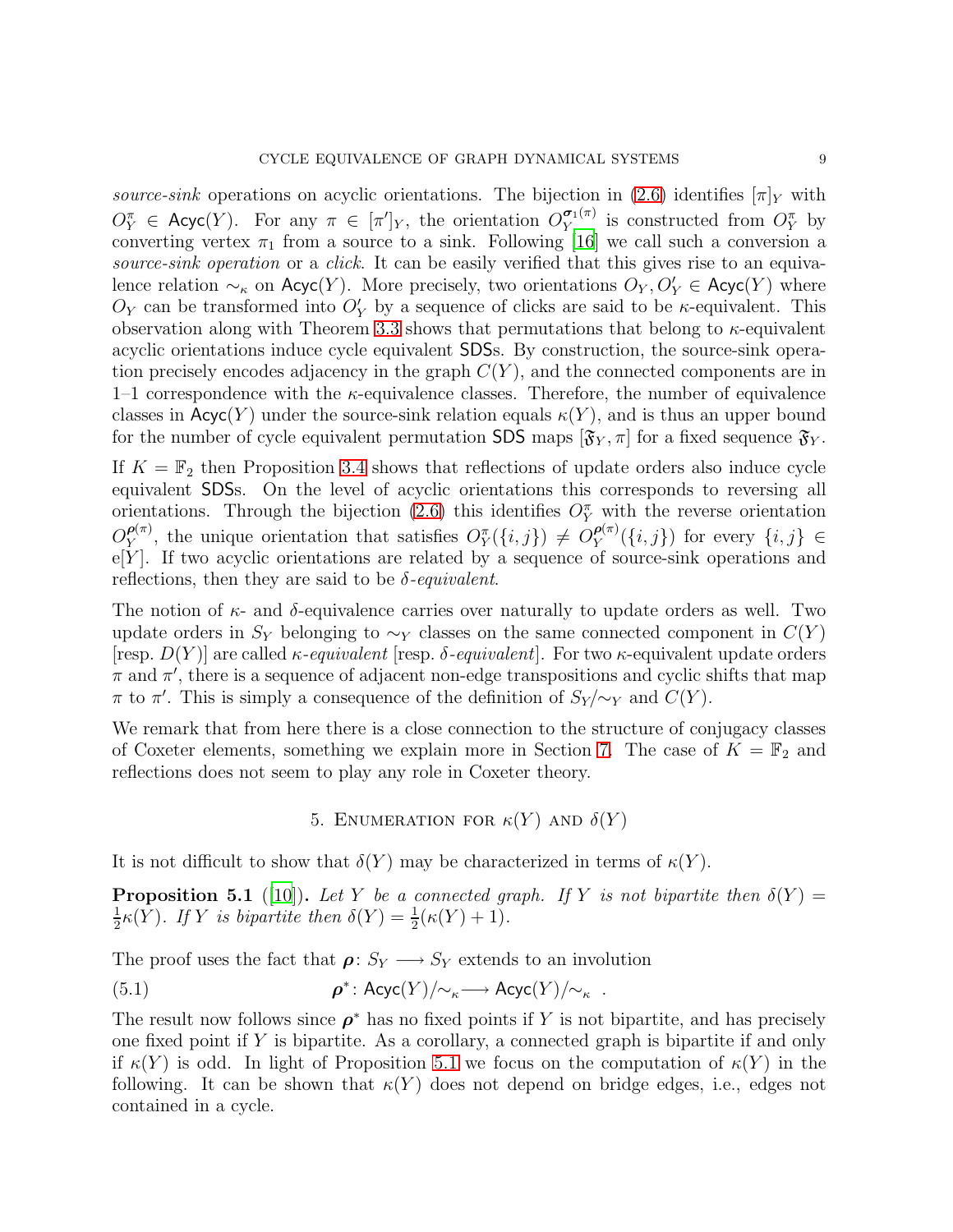**Proposition 5.2** ([\[9](#page-15-9)]). If Y is the disjoint union of graphs  $Y_1$  and  $Y_2$ , or if Y is a graph *with*  $e = \{v, w\}$  *a bridge connecting the subgraphs*  $Y_1$  *and*  $Y_2$ *, then* 

(5.2)  $\kappa(Y) = \kappa(Y_1)\kappa(Y_2)$ .

For the computation of  $\kappa(Y)$  we may therefore assume that Y is connected, and that every edge is a cycle-edge. Note that for the empty graph on n vertices  $E_n$  we have  $\kappa(E_n) = 1$ since  $\alpha(E_n) = 1$ . The following corollary is immediate.

<span id="page-10-0"></span>**Corollary 5.3.** Let Y be a forest. Then  $\kappa(Y) = \delta(Y) = 1$ .

¿From Corollary [5.3](#page-10-0) we get the following perhaps surprising results on dynamics of SDSs over trees:

**Proposition 5.4.** Let Y be a forest and  $\mathfrak{F}_Y$  be a sequence of Y-local functions. Then all *permutation* SDS *maps*  $[\mathfrak{F}_Y, \pi]$  *are cycle equivalent.* 

The proof is clear since  $\kappa$ -equivalent update orders induce cycle equivalent systems. So in other words, when Y is a forest, all permutation SDSs of the form  $[\mathfrak{F}_Y, \pi]$  for fixed  $\mathfrak{F}_Y$ share the same cycle configuration. This result may not be that significant if the SDS only has fixed points, or only has a small number of periodic points. However, for other functions, such as invertible ones, it is very powerful. The parity functions  $\textsf{par}_k: \mathbb{F}_2^k \longrightarrow \mathbb{F}_2$ are defined as  $\textsf{par}(\mathbf{y}) = \sum_i y_i$ , modulo 2, and are invertible for every graph Y (see [\[11\]](#page-15-1)). Let  $Par<sub>V</sub>$  be the sequence of Y-local functions induced by the parity vertex functions.

Corollary 5.5. If Y *is a forest then for any*  $\pi, \sigma \in S_Y$  *the maps*  $\lbrack \text{Par}_Y, \pi \rbrack$  *and*  $\lbrack \text{Par}_Y, \sigma \rbrack$ *are dynamically equivalent.*

The same result holds for the logical negation of the parity function, which is also invertible.

We now give examples of the computation of  $\kappa$ . Even though some of these results may be derived as special cases of more general results, they are needed for central examples in Section [6.](#page-12-0) We begin with a result for  $\kappa(Y \oplus v)$ , the vertex-join of Y and the vertex v. Recall that the graph  $Y \oplus v$  is constructed from Y by adding to Y the vertex v and joining this new vertex to each vertex of  $Y$ .

<span id="page-10-2"></span>**Proposition 5.6.** *If* Y *is a graph with*  $e[Y] \neq \emptyset$ *, then* 

<span id="page-10-1"></span>(5.3) 
$$
\kappa(Y \oplus v) = 2\delta(Y \oplus v) = \alpha(Y).
$$

*Proof.* Each  $\kappa$ -class of  $\text{Acyc}(Y \oplus v)$  contains a unique acyclic orientation where v is a source [\[9\]](#page-15-9). It follows that there is a bijection between  $Acyc(Y \oplus v)/\sim_{\kappa}$  and  $Acyc(Y)$ , hence  $(5.3)$ . The complete graph on *n* vertices is simply the vertex-join of the complete graph on  $n-1$  vertices, and thus we get the following corollary.

**Corollary 5.7.** Let  $K_n$  denote the complete graph on n vertices. For  $n \geq 2$  we have  $\kappa(K_n) = (n-1)!$ .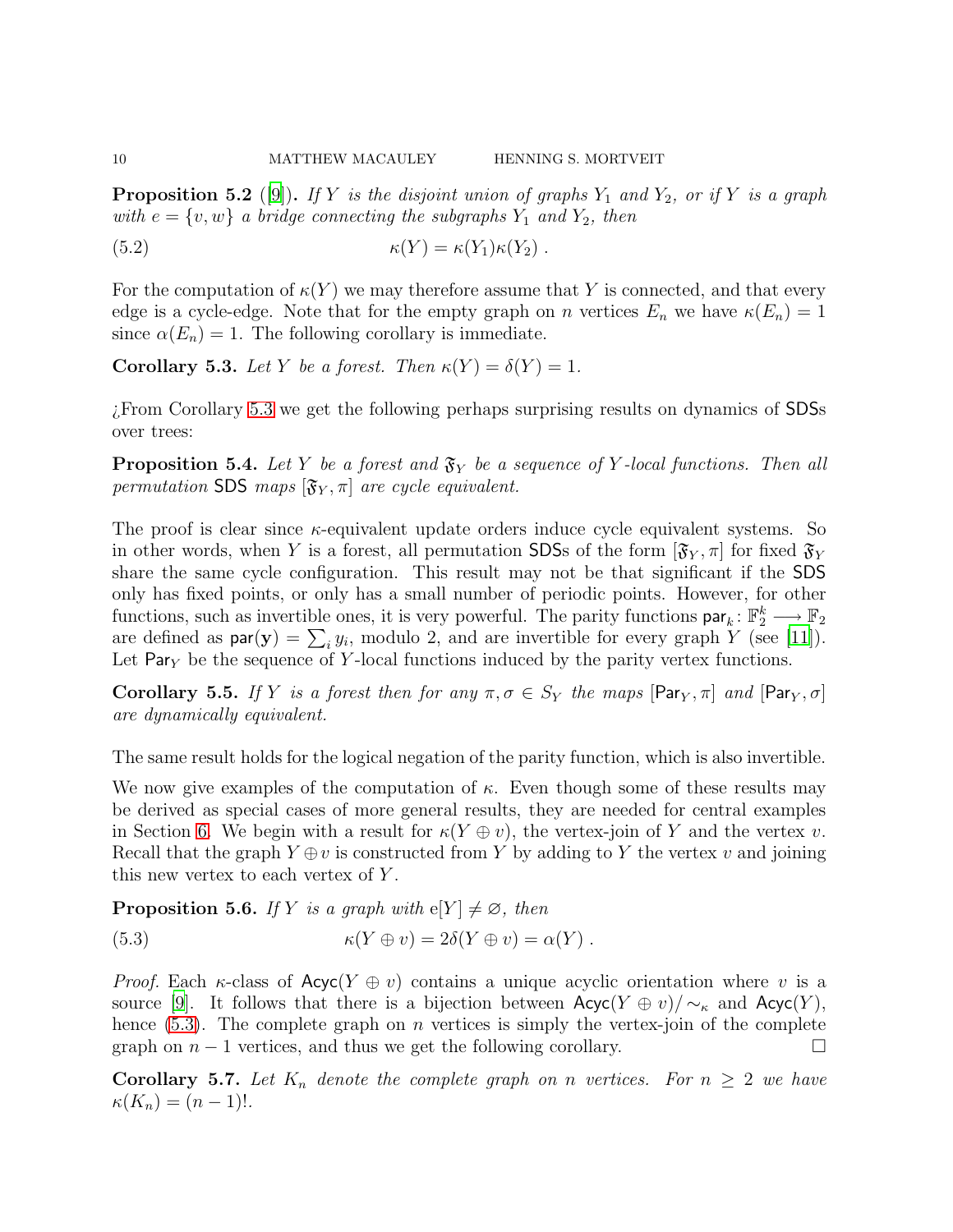*Proof.* There are  $2^{n \choose 2}$  orientations of  $K_n$ , and by the bijection in [\(2.6\)](#page-4-0), precisely  $\alpha(K_n)$  of these are acyclic, and this is equal to the number of components of the update graph  $U(K_n)$ . Since  $U(K_n)$  consists of the n! singleton vertices in  $S_Y$ ,  $\alpha(K_n) = n!$ . By Proposition [5.6,](#page-10-2)  $\kappa(K_n) = \alpha(K_{n-1}) = (n-1)!$ .

<span id="page-11-0"></span>The quantity  $\kappa(Y)$  is in fact a *Tutte-Grothendieck invariant*:

Theorem 5.8 ([\[9](#page-15-9)]). *Let* e *be a cycle-edge of* Y *. Then*

(5.4) 
$$
\kappa(Y) = \kappa(Y'_e) + \kappa(Y''_e) ,
$$

where  $Y'_e$  $\mathcal{E}'_e$  is the graph obtained from Y by deleting e, and  $Y''_e$ e *is the graph obtained from* Y *by contracting* e*.*

The proof of Theorem [5.8](#page-11-0) is quite involved, and along with Proposition [5.2,](#page-9-1) it implies that  $\kappa(Y) = T(Y, 1, 0)$ , where  $T(Y, x, y)$  is the Tutte polynomial [\[17](#page-15-10)]. In contrast, it is well-known that the number of acyclic orientations of a graph satisfies  $\alpha(Y) = T(Y, 2, 0)$ .

A graph Y has an *n*-handle if it is of the form  $Y = Y' \cup \text{Circ}_n$  where Y' and  $\text{Circ}_n$  share precisely one edge.

<span id="page-11-3"></span>

<span id="page-11-1"></span>FIGURE 4. A graph Y with an *n*-handle.

<span id="page-11-2"></span>**Proposition 5.9.** Let Y be a graph with an n-handle where  $Y = Y' \cup \text{Circ}_n$ . Then

(5.5) 
$$
\kappa(Y) = (n-1)\kappa(Y').
$$

*Proof.* Let  $e' = \{v, v'\}$  be the edge shared by Y' and Circ<sub>n</sub> and let e be the edge in Circ<sub>n</sub> incident with  $v$ . By applying Theorem [5.8](#page-11-0) and Proposition [5.2](#page-9-1) for bridge edges we obtain

$$
\kappa(Y' \cup \text{Circ}_n) = \kappa(Y') + \kappa(Y' \cup \text{Circ}_{n-1}) .
$$

Equation [\(5.5\)](#page-11-1) follows through repeated applications of this process.  $\Box$ 

As a simple, special case of Proposition [5.9](#page-11-2) we obtain  $\kappa(\text{Circ}_n) = n - 1$ . Just take Y' to be the graph with vertex set  $v[Y'] = \{1, n\}$  and edge set  $\{\{1, n\}\}\$ in Proposition [5.9.](#page-11-2)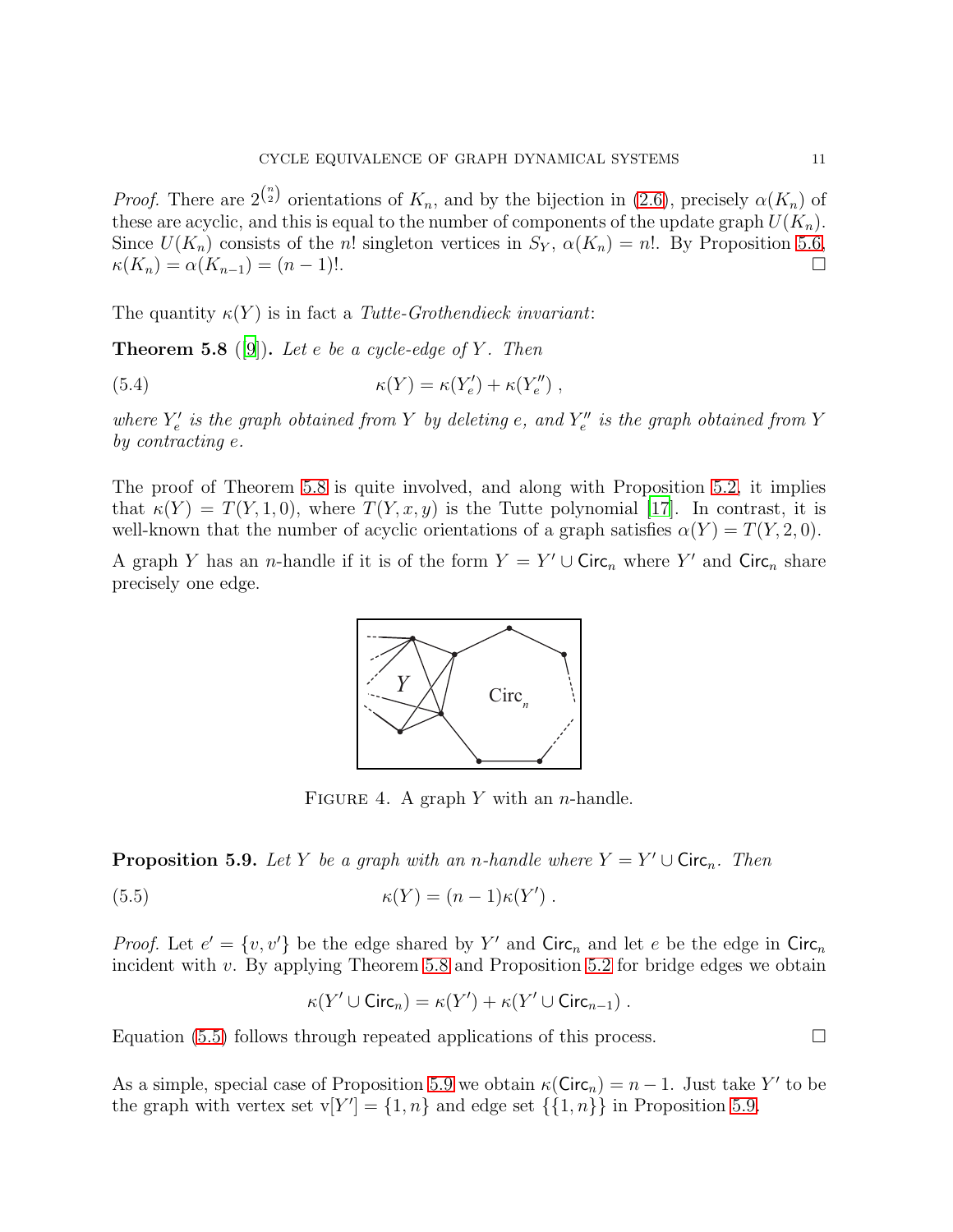#### <span id="page-12-0"></span>12 MATTHEW MACAULEY HENNING S. MORTVEIT

#### 6.  $\kappa(Y)$  as a COMPLEXITY MEASURE

The number of possible orbit structures that one can obtain by varying the update order is a natural measure for system complexity. As we have shown,  $\kappa(Y)$  is a general upper bound for this number, and so is  $\delta(Y)$  in the case of binary states. Since these bounds are graph measures we can characterize complexity in terms of the GDS base graphs. As we have seen, bridge edges do not contribute to periodic orbit variability at all, and so it suffices to consider the cycles of the graph. As can be seen in the case of  $Circ_n$ , increasing the size of a cycle does not contribute much, e.g.  $\kappa(\text{Circ}_{n+1}) = \kappa(\text{Circ}_n) + 1$ . However, from the result on graphs with handles it follows that even the addition of a minimal handle *doubles* the measure  $\kappa$ , i.e.  $\kappa(Y \cup \text{Circ}_3) = 2\kappa(Y)$ , where Y and Circ<sub>3</sub> share precisely one edge. The following example shows the effect on complexity that results from increasing the radius of the rules for elementary cellular automata.

*Example* 6.1 (CA rule radius vs. periodic orbit complexity). We have seen that  $\kappa$ (Circ<sub>n</sub>) =  $n-1$ . Thus, for any fixed sequence of radius-1 vertex functions the number of distinct periodic orbit configurations is  $O(n)$ . This changes dramatically for radius-2 rules. In this case the GDS base graph is  $Circ_{n,2}$  with

$$
\text{v}[{\sf Circ}_{n,2}] = \{1, 2, \dots, n\}, \quad \text{and} \quad \text{e}[{\sf Circ}_{n,2}] = \left\{ \{i, j\} \mid 1 \leq |i - j| \leq 2 \right\} \, ,
$$

with index arithmetic modulo n. The auxiliary graph  $\text{Circ}'_{n,2}$  is obtained from  $\text{Circ}_{n,2}$  by deleting the edge  $\{2, n\}$ . The case  $n = 7$  is illustrated in Figure [5.](#page-12-1)



<span id="page-12-1"></span>FIGURE 5. From left to right: The graphs  $Circ_7$ ,  $Circ_{7,2}$  and  $Circ'_{7,2}$ .

For simplicity we set  $g_n = \kappa(\text{Circ}_{n,2})$  and  $c_n = \kappa(\text{Circ}'_{n,2})$ . Successive uses of the recur-rence [\(5.4\)](#page-11-3) with edges  $e_1 = \{1, n\}$  and  $e_2 = \{1, n-1\}$  for both Circ<sub>n,2</sub> and Circ'<sub>n,2</sub> gives

$$
c_n = c_{n-1} + 2c_{n-2} + 2^{n-2}
$$
, and  $g_n = g_{n-2} + c_n + 2c_{n-2}$ ,

where  $c_5 = 18$ ,  $c_6 = 46$ ,  $g_5 = 24$ , and  $g_6 = 64$ . These recurrence relations are straightforward to solve with

$$
\kappa(\text{Circ}'_{n,2}) = \left[ (3n-5)2^{n} - 4(-1)^{n} \right] / 18 \text{ and}
$$
  

$$
\kappa(\text{Circ}_{n,2}) = \left[ (2n-6)2^{n} + 9 - (2n-3)(-1)^{n} \right] / 6.
$$

Thus, by increasing the rule radius from 1 to 2 we see that the number of distinct periodic orbit configurations is  $O(n \cdot 2^n)$ . The corresponding bounds for  $\delta$  are easily obtained from Proposition [5.1.](#page-9-0)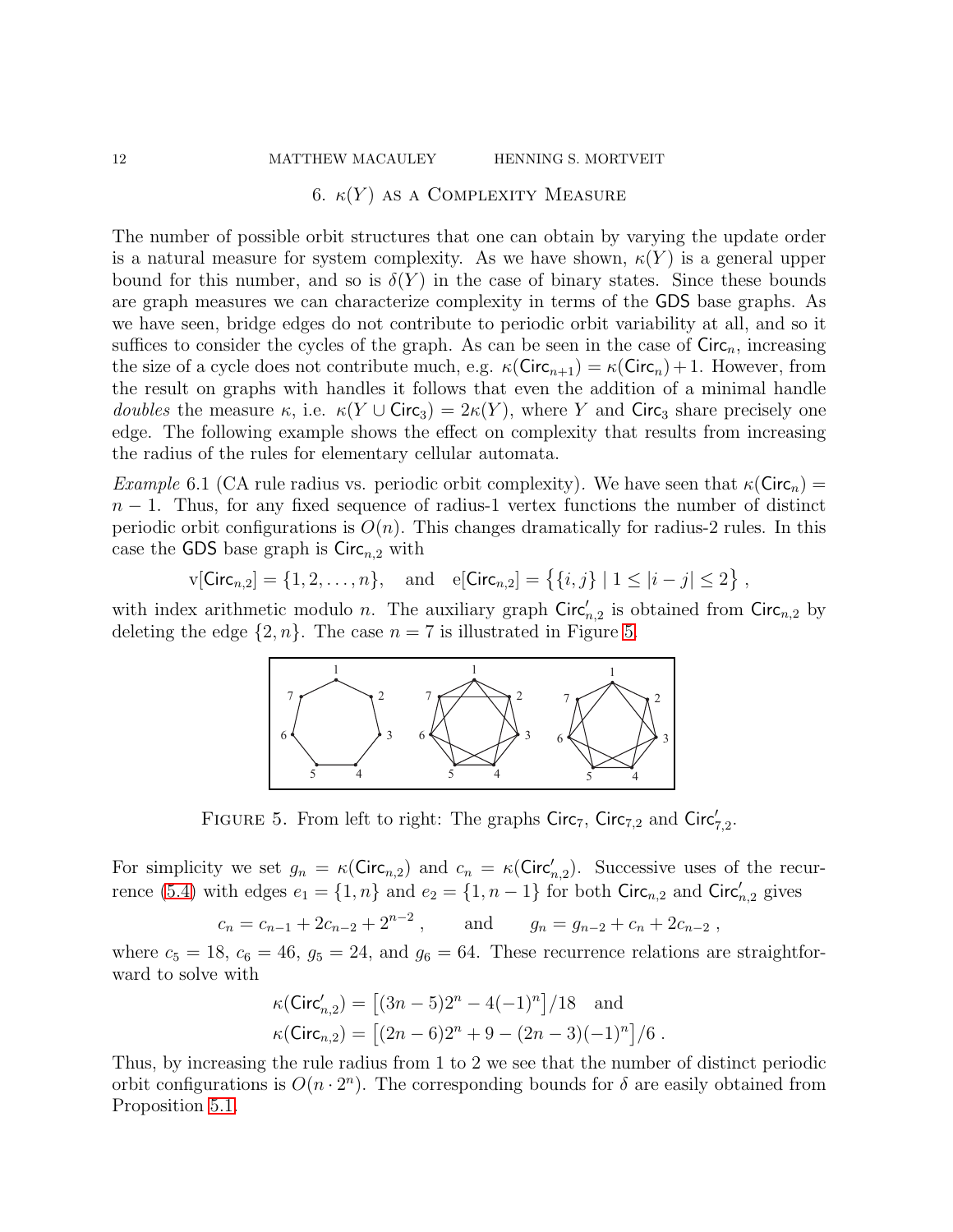We have seen how non-trivial symmetries in the base graph give rise to dynamically equivalent SDS maps when the vertex functions are  $Aut(Y)$ -invariant. Since dynamical equivalence implies cycle equivalence we can construct a bound  $\bar{\kappa}(Y)$  in the same manner as for  $\bar{\alpha}(Y)$ . This bound  $\bar{\kappa}(Y)$  thus reflects the added cycle equivalence that are due to symmetries and that arise for  $\text{Aut}(Y)$ -invariant vertex functions.

<span id="page-13-1"></span>We close with an example that illustrates this and the results of Theorem [5.8,](#page-11-0) and Propositions [5.2](#page-9-1) and [5.6](#page-10-2) and [5.9.](#page-11-2)

*Example* 6.2. Let  $Y = Q_2^3$  be the binary 3-cube, which has automorphism group isomorphic to  $S_4 \times \mathbb{Z}_2$ . It is shown in [\[3](#page-14-0)] that  $\alpha(Q_2^3) = 1862$  and that  $\bar{\alpha}(Q_2^3) = 54$ . Thus, there are at most 1862 functionally nonequivalent permutation SDSs over  $Q_2^3$  for a fixed sequence of vertex functions. Likewise, there are at most 54 dynamically nonequivalent  $\text{Aut}(Q_2^3)$ invariant permutation SDSs. It is known that the bound  $\bar{\alpha}(Q_2^3)$  is sharp, since it is realized for SDSs induced by, e.g. the nor<sub>4</sub>-function.

The number of cycle equivalence classes is bounded above by  $\kappa(Q_2^3)$ , and from the recursion relation [\(5.4\)](#page-11-3) we get (with some foresight at each step)

$$
\kappa(\mathbb{Q}) = \kappa(\mathbb{Q}) + \kappa(\mathbb{Q}) = \kappa(\mathbb{Q}) + 2\kappa(\mathbb{Q}) + \kappa(\mathbb{Q})
$$
  
=  $\kappa(\mathbb{Q}) + 2\kappa(\mathbb{Q}) + 2\kappa(\mathbb{Q}) + \kappa(\mathbb{Q}) + \kappa(\mathbb{Q})$   
=  $\kappa(\mathbb{Q}) + 4\kappa(\mathbb{Q}) + 2\kappa(\mathbb{Q}) + \kappa(\mathbb{Q}) + \kappa(\mathbb{Q})$   
= 27 + 64 + 16 + 12 + 14 = 133,

where Propositions [5.6](#page-10-2) and [5.9](#page-11-2) were used in the last step. Since  $Q_2^3$  is bipartite we also derive  $\delta(Q_2^3) = (133+1)/2 = 67$ , and thus in the case of  $\overline{K} = \mathbb{F}_2$  there are at most 67 cycle classes for a fixed sequence of vertex functions. Straightforward (but somewhat lengthy) calculations show that  $\bar{\kappa}(Q_2^3) = \bar{\delta}(Q_2^3) = 8$ . In conclusion, we have

$$
\alpha(Q_2^3) = 1862 \,, \quad \bar{\alpha}(Q_2^3) = 54 \,, \quad \kappa(Q_2^3) = 133 \,, \quad \delta(Q_2^3) = 67 \,, \quad \bar{\kappa}(Q_2^3) = \bar{\delta}(Q_2^3) = 8 \,.
$$

Thus if  $\mathfrak{F}_Y$  is a sequence of  $\text{\rm Aut}(Q_2^3)$ -invariant Y-local functions, then there are at most eight different periodic orbit configurations for permutation SDS maps  $[\mathfrak{F}_Y, \pi]$  up to isomorphism. Moreover, because  $\bar{\kappa}(Q_2^3) = \bar{\delta}(Q_2^3)$  taking vertex states from  $\bar{K} = \mathbb{F}_2$  does not improve this bound.

<span id="page-13-0"></span>This example is only meant as an illustration, and a systematic treatment incorporating the analysis of the functions  $\bar{\kappa}$  and  $\delta$  for general graphs will be pursued elsewhere.

#### 7. SUMMARY

In this paper we have shown how shifts and reflections of update orders give rise to sequential dynamical systems with isomorphic periodic orbit configurations. We have also shown how to bound the number of periodic orbit configurations, and have derived several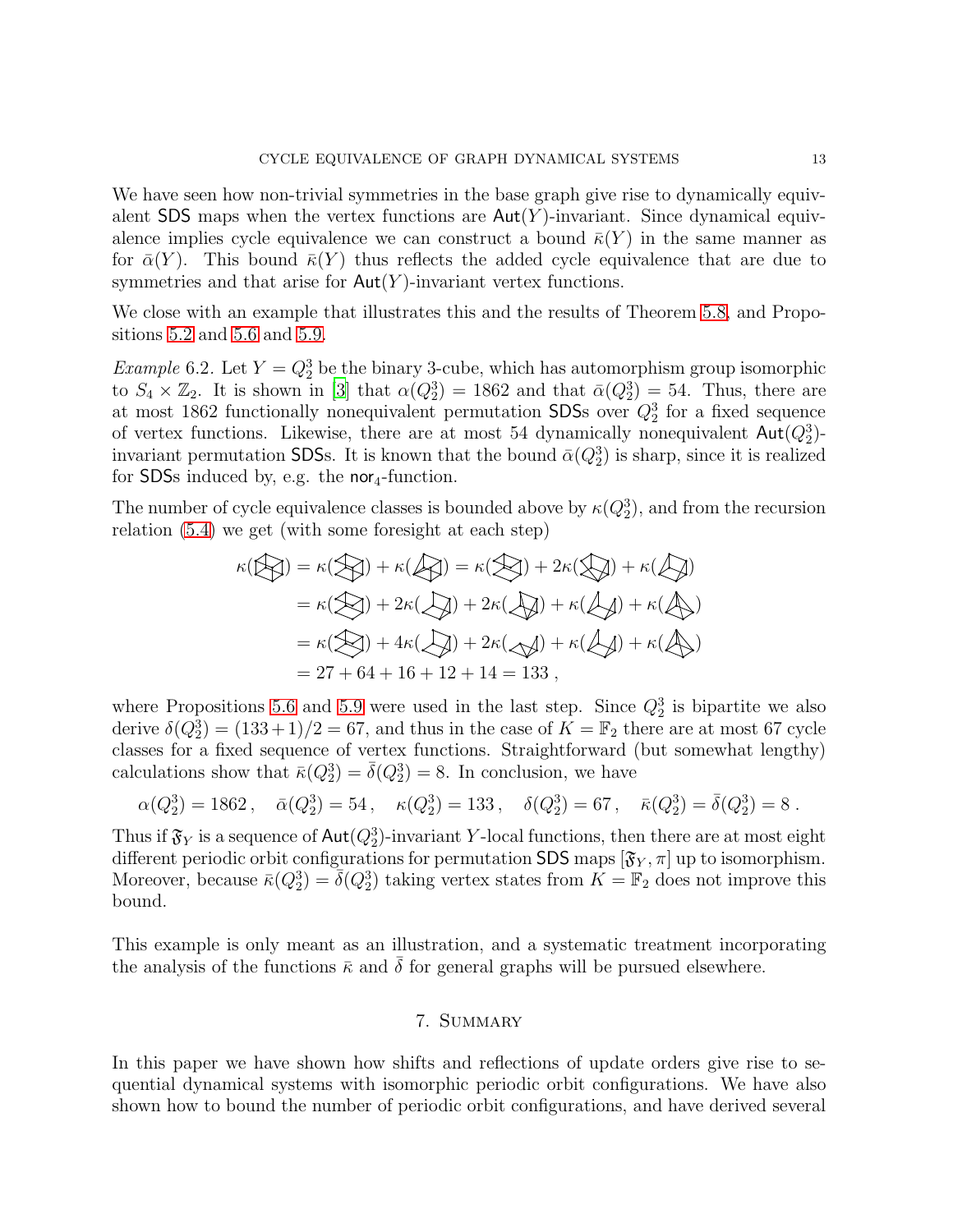properties of this bound  $\kappa(Y)$ . For binary states we have shown how  $\delta(Y)$  applies to give a sharper bound. Both quantities  $\kappa$  and  $\delta$  serve as measures for dynamical complexity.

We also have  $\kappa(Y) = T(Y, 1, 0)$  where T denotes the Tutte polynomial. There are other mathematical quantities counted by  $T(Y, 1, 0)$ , and thus by  $\kappa(Y)$ . For example, the set  $\mathsf{Acyc}_v(Y)$  consisting of all the acyclic orientation of Y with v as a unique source is also counted by  $\kappa(Y)$ , see [\[7\]](#page-15-11). In fact, for each  $\kappa$ -equivalence class there is unique acyclic orientation with  $v$  as the only source. This allows one to construct a complete set of representatives for permutations realizing the possible periodic orbit configurations, see [\[9\]](#page-15-9).

The notion of source-to-sink conversions also shows up in the context of Coxeter theory (see, e.g. [\[6](#page-15-12)] for definitions). For a Coxeter group with Coxeter graph Y the number of conjugacy classes of Coxeter elements (see [\[15](#page-15-13)]) is also bounded above by  $\kappa(Y)$ , e.g. [\[16\]](#page-15-8). In general it is not known if  $\kappa(Y)$  is a sharp bound, but is is known for special classes of graphs such as  $Circ_n$  as shown by Shi in [\[16](#page-15-8)]. This connection between Coxeter theory and SDSs could potentially be very helpful in further exploring the properties of asynchronous GDSs.

In this paper we have not explored the question of when  $\kappa$  (and  $\delta$  when  $K = \mathbb{F}_2$ ) is a sharp bound. That is, for an arbitrary graph  $Y$  does there exist a sequence of vertex function whose number of non-equivalent orbit configurations equals  $\kappa(Y)$ ? Proving this would require one to construct such functions for any given graph. We have also omitted computational aspects related to cycle equivalence. Given two SDSs, what is the computational complexity of determining if they are cycle equivalent? Related questions have been asked for, e.g. fixed point reachability in [\[2](#page-14-1)], but see also [\[1\]](#page-14-2) for similar questions. Additional future work includes extending our results from permutations update orders to general word update orders as well as further exploring the effects of symmetries in the graph and the computation of the bounds  $\bar{\kappa}$  and  $\delta$  as illustrated in Example [6.2.](#page-13-1)

#### Acknowledgments

The first author would like to thank Jon McCammond for many helpful discussions. Both authors are grateful to the NDSSL group at Virginia Tech for the support of this research. This work was partially supported by Fields Institute in Toronto, Canada.

#### **REFERENCES**

- <span id="page-14-2"></span>[1] C. L. Barrett, H. B. Hunt III, M. V. Marathe, S. S. Ravi, D. J. Rosenkrantz, and R. E. Stearns. Complexity of reachability problems for finite discrete sequential dynamical systems. *J. Computer and System Sciences*, 72:1317–1345, 2006.
- <span id="page-14-1"></span>[2] C. L. Barrett, H. H. Hunt III, M. V. Marathe, S. S. Ravi, D. Rosenkrantz, R. Stearns, and P. Tosic. Gardens of eden and fixed point in sequential dynamical systems. In *Discrete Models: Combinatorics, Computation and Geometry*, pages 95–110, 2001.
- <span id="page-14-0"></span>[3] C. L. Barrett, H. S. Mortveit, and C. M. Reidys. Elements of a theory of simulation III, equivalence of sds. *Applied Mathematics and Computation*, 122:325–340, 2001.